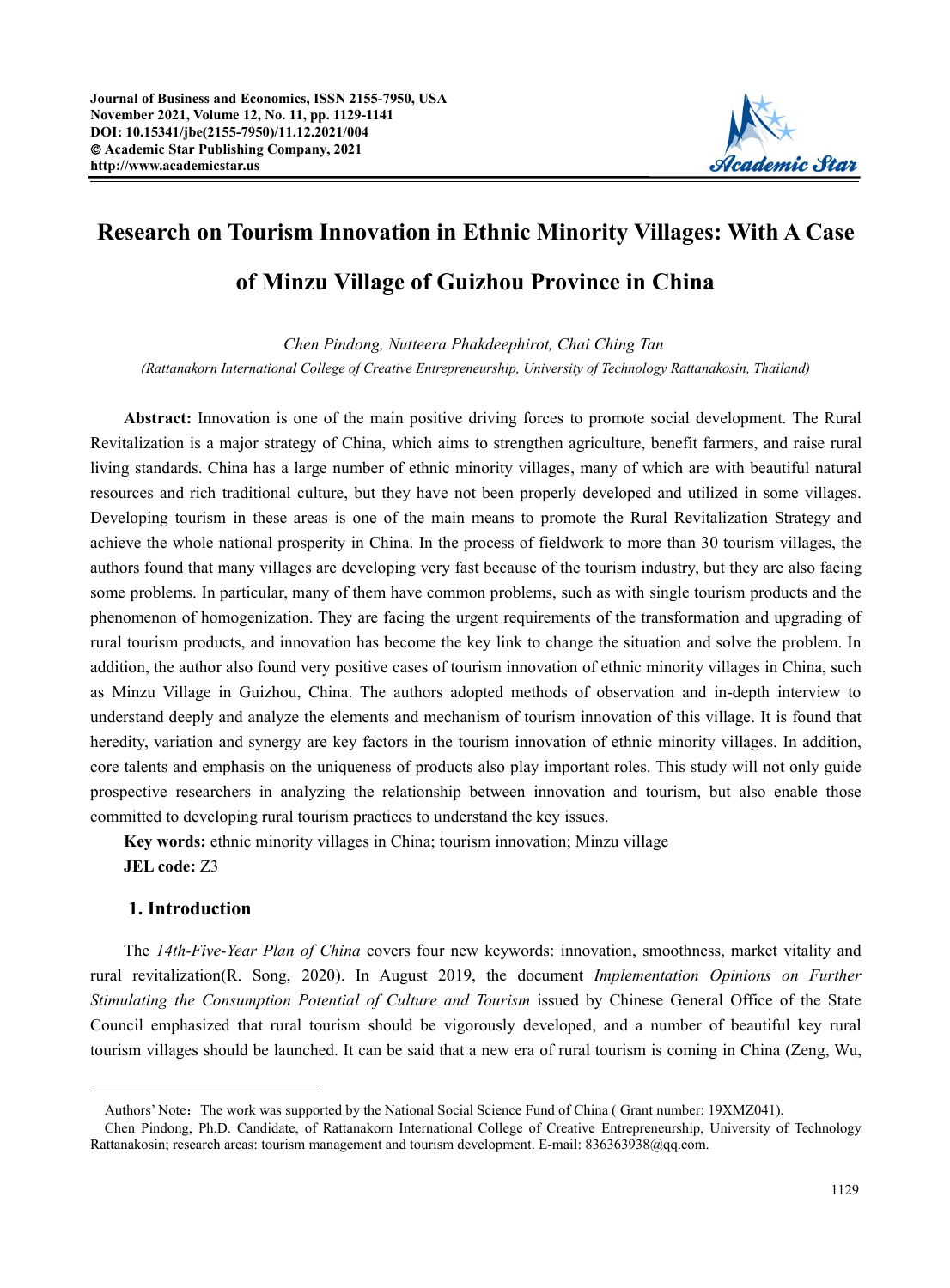& Xu, 2019). Developing rural tourism in rural areas with tourism resources is a powerful starting point to improve rural beauty and wealth. In recent years, the rural tourism in China has developed rapidly, showing a steady increasing trend. According to the data of MOA of China, in 2016, the rural tourism received nearly 2.1 billion tourists, with an operating income of more than 570 billion yuan and more than 8 million employees, driving nearly 7 million farmers to increase their income; in 2018, the rural tourism received 3.03 billion trips, and its revenue reached 800 billion yuan.

However, in the process of the development of rural tourism in China, due to the late start but fast development speed, the foundation is not solid, so many problems also exist (Zhang & Lou, 2019). At present, the rural tourism in Chinese focuses on displaying rural natural ecological environment and idyllic scenery, providing catering and accommodation services, organizing activities such as crop picking and labor, etc. It seems that rural tourism activities are rich and diverse, but in fact, it ignores the tourists' emotional experience, spiritual feelings and other cultural needs. In other words, there is a lack of cultural connotation. Because of that, rural tourism lacks the impetus for sustainable development (H. H. Liu, 2018). In March 2020 to January2021, the authors carried out a fieldwork involving more than 30 villages in China. Through questionnaires, deep interviews and other methods, the development models of rural tourism industry are understood, and the problems existing in the tourism development are sorted out. The survey results show that there are obvious problems such as shoddy productions, lack of innovation, imitation and homogenization in the tourism development of some villages, which tourism development are still in the primary stage. The characteristics of these villages are: 1) the product structure still stays in the low level and single stage which is mainly based on extensive farm catering and accommodation; 2) the function of tourism products is narrowly defined and has not yet been combined with contemporary popular elements and high-end technology to extend new product functions; 3) the added value of products is still not high; and 4) there is a lack of continuous and effective innovation. If the hierarchical structure of tourism products is too single, the direct result is that the consumer demand of tourists cannot be met and a large tourism consumption market cannot be formed, and the indirect result is not conducive to the sustainable development of tourism (Hardy & Pearson, 2018).

Therefore, some villages are now facing the urgent requirements of the transformation and upgrading of rural tourism, and innovation is an essential step. However, If we reflect on the relationship between innovation and the future of rural tourism, a series of key questions emerge: What exactly is tourism innovation? If innovation is crucial to rural tourism development, what kind of innovation is the best? What is the key elements of rural tourism innovation?

In the process of fieldwork, the authors found some excellent cases of innovation, such as Minzu Village in Guizhou Province, China. This study will take it as a case study to answerthe above questions.

2. Literature Review

Innovation, is one of the driving forces of development, which is defined as the introduction of a new product or the introduction of a different characteristic of an existing product, the development of new techniques during the production process, and the availability of new resources in the supply chain(Schumpeter, 1934). Innovation promotes the change of production relations and social system, it is regarded as an important tool for the development of enterprises, especially small and middle sized enterprises (SMEs) (Massa & Testa,2008).

The tourism innovation also originates from Schumpeter's concept of innovation, which is about the recombination of production factors (Weiermair, 2004) and is a dynamic process from generation to realization of new products, services and creativity (A. M. Hjalager, 2010). Tourism innovation is afluid and dynamic concept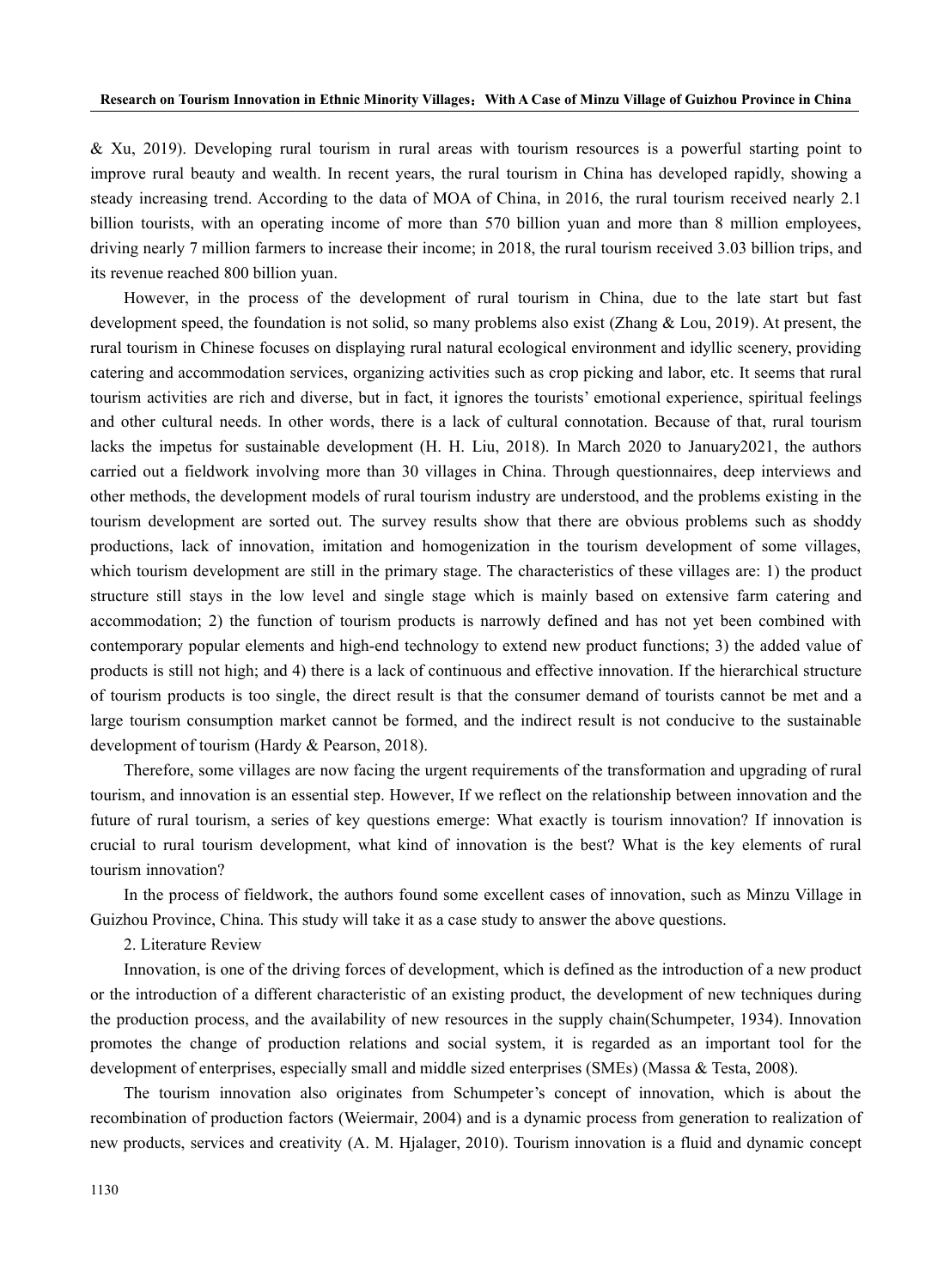whose meaning changes according to the context (Heslinga, Hillebrand, & Emonts, 2019) and its essence is actually the result of knowledge innovation in tourism industry (Séraphin, Gowreesunkar, Roselé-Chim, Duplan, & Korstanje, 2018). Tourism innovation includes product innovation, process innovation, management innovation, market innovation, input innovation and organizational innovation (A. M. Hjalager, 2010).

Tourism is one of the most innovative industries in the world because of its ability to integrate technology and social progress through new business creation (A. M. Hjalager, 2015). Tourism industry, as a member of the service industry, faces new technology, new demand customers and their constantly changing consumption patterns, new competitors and new environment. In order to adapt to the constant changes in the industry, innovation emerges at the right moment. Tourism innovation is a key factor that determines the growth and development of tourism enterprises and a region. Those countries and regions with innovative spirit have higher productivity and income than countries and regions without innovation (Fagerberg, 2003). Tourism innovation promotes the growth of local tourism economy (H. L. Song & Song, 2011). It can also improve productivity, thus improving the welfare and income of residents in tourist destinations (Booyens & Rogerson, 2016). For this reason, innovation should be regarded as the core driver of long-term growth (Boycheva, 2017). Tourism is a comprehensive industry, including complex elements of catering, accommodation, transportation, entertainment, tourism and shopping, etc.(Weaver & Lawton, 2014), its structure features promote innovation to focus on such fields as product, process, service, technology and social innovation(A.M. Hjalager, Kwiatkowski, & Larsen, 2018). Tourism businesses need to innovate and constantly improve their competitiveness, adapt to changing technologies and continue to offer attractive services to customers (Wang, Hu & Li, 2018).

Discovering the gaps and problems in a certain domain can sublimate and improve the scientific research (Işık et al., 2019). Some scholars argues that the capabilities and incentives utilized in the innovation process in the tourism industry are still not fully understood (Martínez-Román, Tamayo, Gamero, & Romero, 2015). Research shows that innovation has been underestimated in service activities and excluded from the scope of government interests and policies. In addition, research-based knowledge of tourism business innovation is still scarce (Ruspini, 2018). Organizations can play a key role in supporting, facilitating, and facilitating innovation from smaller to more radical innovations (Fan, 2019). Empirical knowledge of the impact of innovation on tourism destinations is very limited (A. M. Hjalager, 2010). It is found that the research on technological innovation is the most, and product and service innovation is the least researched topic (Işık et al., 2019). Sustainability is at the heart of destination competitiveness today: conservation of natural resources, socio-cultural heritage and living culture is considered an important part of the travel experience (Hall, 2019). After UNWTO, the tourism industry should take full account of current and future economic, social and environmental impacts, balancing the needs of tourists, industry, environment and local communities (Ruspini, 2018). Innovative ways are needed to ensure economic, social and environmental sustainability of its growth and business success (Séraphin et al., 2018). At present, rural tourism consumers have already crossed the stage of primary consumption, and their expectations and demands are higher and more. They no longer simply buy, but want to participate in it and gain more experience(P. D. Chen, 2018). More and more villages begin to embark on the road of rural tourism. If the current rural tourism development mode is not changed, it cannot meet the needs of consumers (Wang et al., 2018), and it is not conducive to the long-term sustainable development of rural tourism (Zhao, 2015). Because innovation plays an important role in improving the service quality of tourism, these changes and transformations also urgently need rural tourism to carry out innovation (Garay, Font, & Corrons, 2019).

In general, from the existing literature, the research and theory development in tourism innovation are rapidly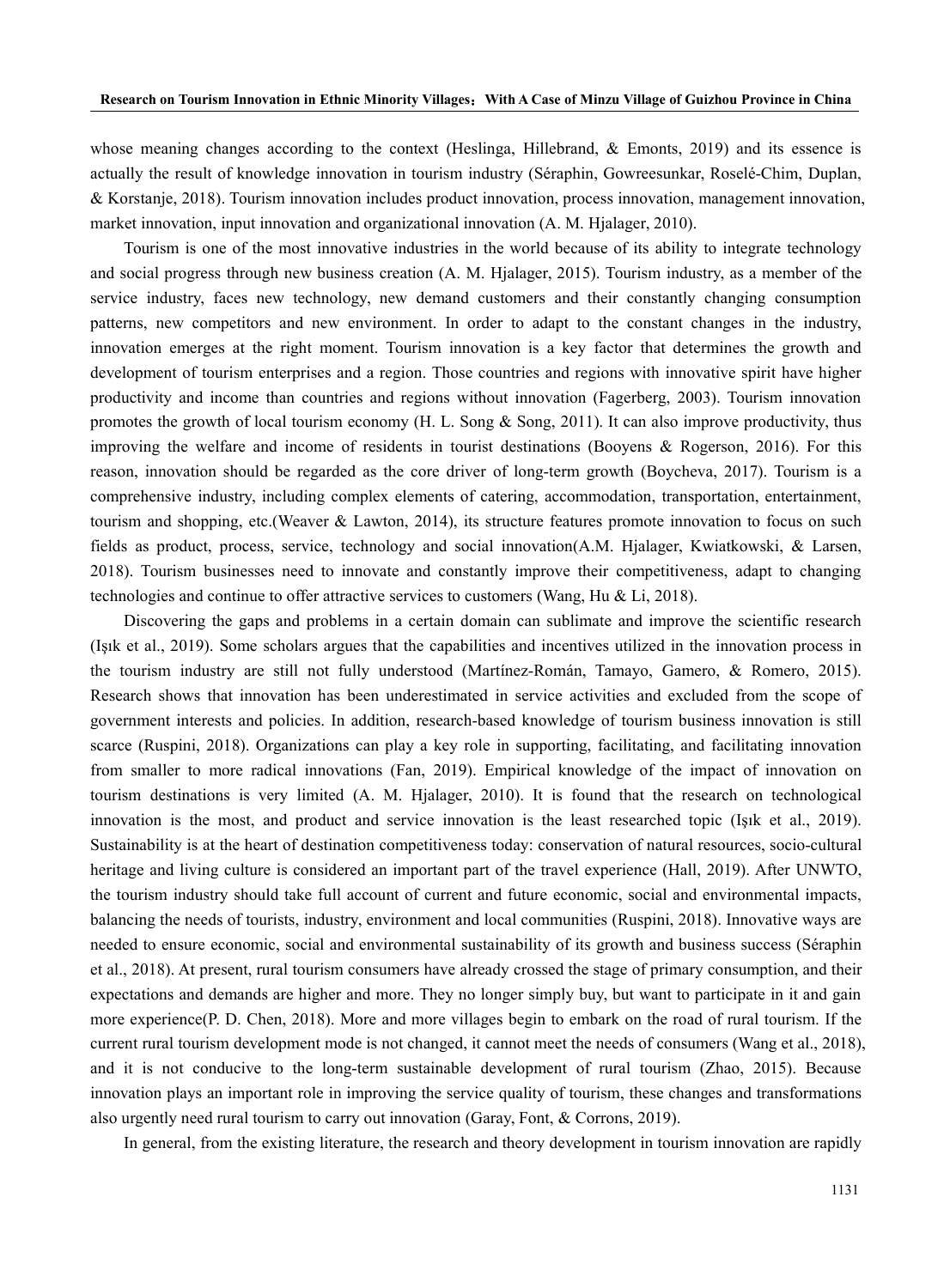evolving (Rattena & Bragab, 2019). During the process of searching articles, the authors find that the number of foreign articles are more than Chinese relative research. There is still much room for improvement in the practice of tourism innovation, and the current research quantity and quality are insufficient (Işık et al., 2019). Due to the complex nature and characteristics of tourism innovation, there are many challenges to be overcome in the future (Rattena & Bragab, 2019). Rattena & Bragab (2019) also advocate that tourism researchers continue to push the domain forward. In view of the above reasons, this research has identified this research theme. This study will not only guide prospective researchers in analyzing the relationship between innovation and tourism, but also enable those committed to developing rural tourism practices to understand the key issues.

# **3. Research Methods**

## **3.1 Background of the Study Case**

Chishui City is one of *the Top Ten Bamboo regions* in China, with a total bamboo forest area of about 90,000hm2. and about 200,000 people engaged in related work with bamboo industry. Minzu Village islocated in the core area of Danxia World Natural Heritage Site in Chishui, 12 kilometers away from Chishui City (Figure 1).<br>With a beautiful ecological environment and a forest planting rate of 90%, Datong River runs through the area is one of *the National Ecological Demonstration Villages, the ethnic minority villages of China, the 30 Most Charming Ethnic Minority Villages of Guizhou Province*, and the only concentrated region of Miao people in Chishui City. The village covers an area of 13.8 square kilometers and has jurisdiction over 15 villager groups with 3,418 people in 916 households. Among them, 1,478 are Miao. There is great relief of topography, large elevation difference, more mountains, and with a typical subtropical humid monsoon climate. There are no industrial polluting enterprises in the area, and no pollution source within 15 kilometers ofthe surrounding area.



**Figure 1 The Location of the Village**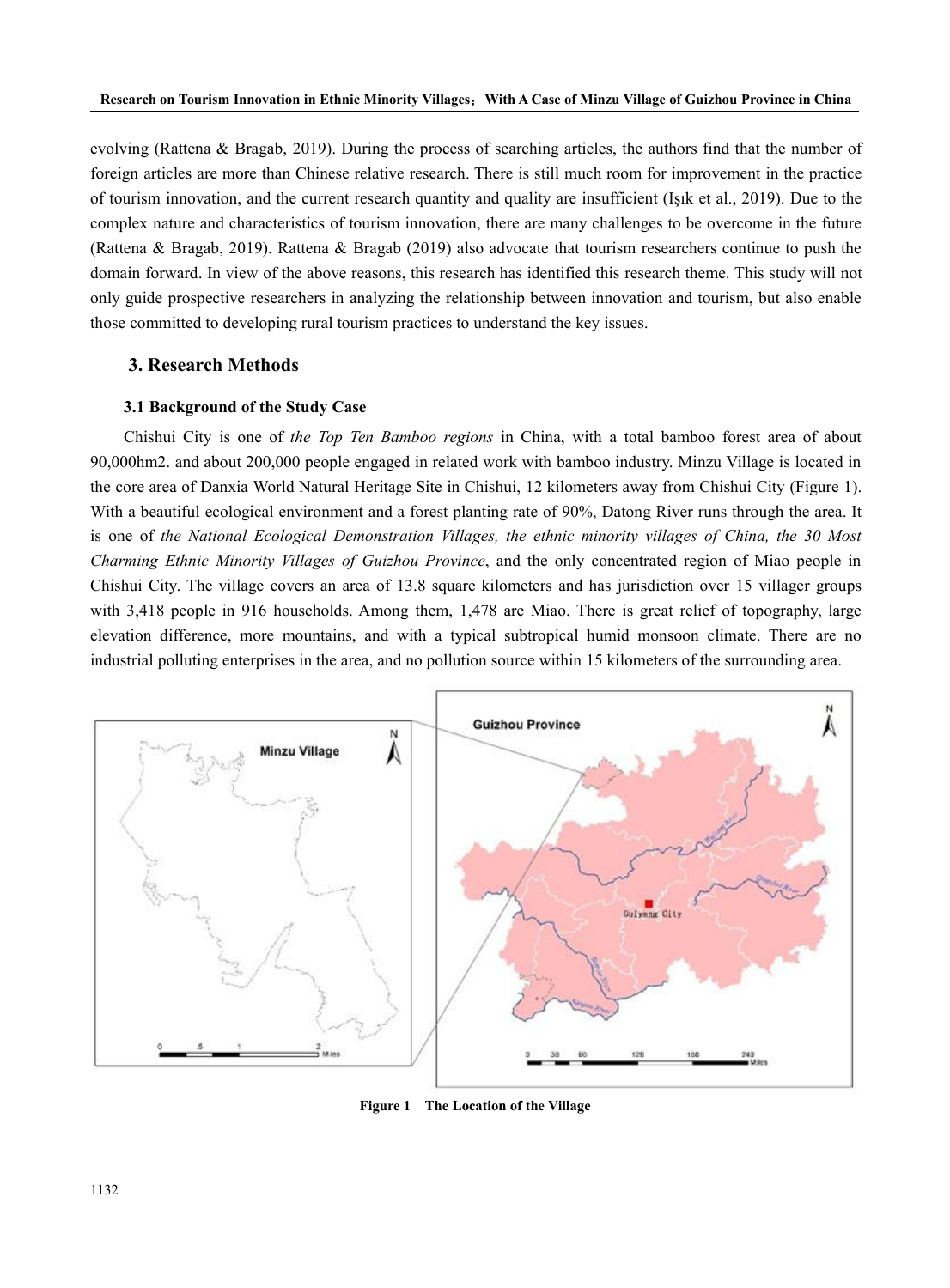In recent years, Minzu village has conscientiously implemented the policies of the Chinese government and put forward development strategies of *development village with ecological environment, strong village with bamboo industry, rich village with tourism industry*, strengthening construction of local organization vigorously and adjusting the industrial structure. Through improvement, the bamboo industry, tea industry and tourism industry are vigorous in recent years. The economy, society, culture and other aspects of Minzu villages have been greatly developed, and the former poor and backward remote hills have changed into famous rich new villages. In the village, characteristics buildings, clean streets, happy villagers are impressed. The region has also built agricultural ecological demonstration sightseeing park, Dendrobium ecological sightseeing park, Dashipan ecological sightseeing park, Miao museum.

# **3.2 Research Methods**

On the basis ofthe existing data collected and analyzed, the authors conducted two field researches on Minzu villages, the specific time is respectively from August 18 to  $25$ ,  $2020$  and from January 19 to  $23$ ,  $2021$ . In the process, the researchers adopted the direct observation and indirect observation to know that the development of village tourism including the villages of national cultural preservation and inheritance, transportation, accommodation, food, tourism commodity development, the development of participation entertainment program, tourist area of architecture and landscape coordination degree, the appreciation of the natural scenery, villages building, the participation of tourism activities of local people, and the quality of service, the price level and so forth. In addition, through in-depth interviews with 16 local residents, the development status of the local tourism industry and the level of tourism innovation are clarified, and the scale and abundance of the tourism resources, historical and cultural characteristics and the development status of the tourism industry are understood.

### **4. Research Finding**

From the perspective of biological evolution, the evolution of biological populations in nature cannot be separated from three key words: heredity, variation and synergy(H.X. Liu, 2019). In the process of investigation, the authors found that in the development process of Minzu village in Guizhou of China, tourism innovation and biological evolution are quite similar. In order to clear the general process of the village tourism innovation, this paper mainly introduced the evolution of three keywords: *heredity, variation, co-evolution*. The heredity is corresponding to practice replication in the field of innovation, which is the process by which traditions or conventions are followed by new innovative organizations(Luo & Liu, 2004).Variation in the field of innovation refers to the change beyond the conventional process and the major breakthrough of technology, organization or product(H. X. Liu, 2019). Coevolution refers to the co-evolution of mutual adaptation developed by two interacting groups in the evolutionary process. In a broad sense, it refers to the co-evolution or evolution between organisms and organisms and between organisms and environment in the long-term mutual adaptation process(C. Z. Chen & Wang, 2009). In the field of innovation, collaborate is an innovation mechanism of competition, exchange, win-win and sharing among various innovation elements.

# **4.1 Heredity Perspective: It Is Necessary for Tourism Innovation toAdhere to Local Features, and Attention Should Be Paid toCarry Out on the Basis ofInheritance.**

In the biological evolution of nature, the role of biological genetics is to retain and accumulate the achievements of evolution, so that the survival and evolution of future generations become easier. This is also a law of innovation.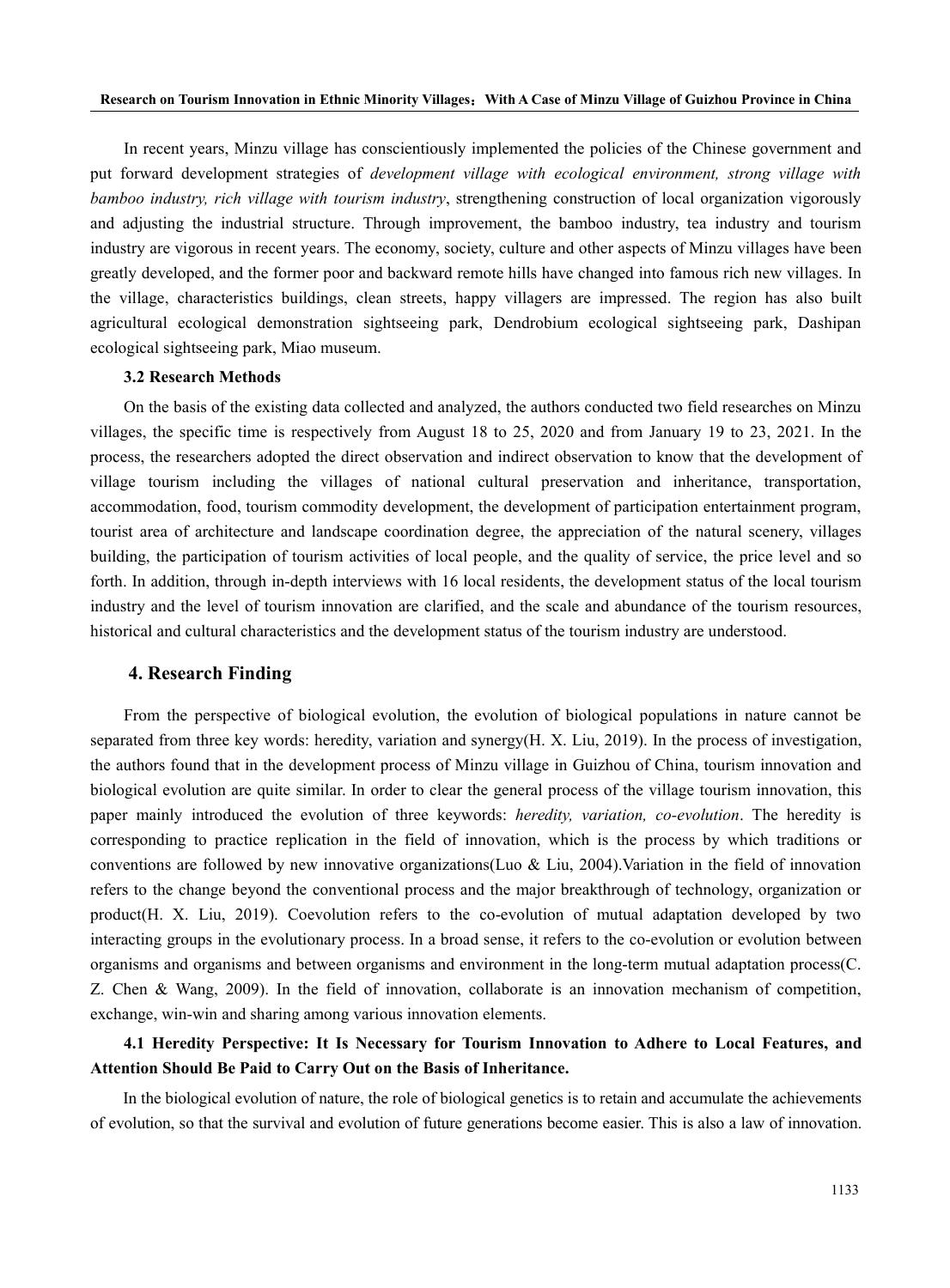#### Research on Tourism Innovation in Ethnic Minority Villages: With A Case of Minzu Village of Guizhou Province in China

In Minzu village, various forms of tourism innovation are better inherited from the traditional resources.

Minzu village is a village where many Miao people live, and the Miao culture is rich. Local people pay attention to the excavation of the Miao culture to develop rural tourism (Figure 2). The local government has invested more than 10 million yuan to build the village with ethnic minority cultural features. It has set up a worship square, a customs street and a exhibition hall for the Miao culture. It has attracted investment to build three agro-ecological sightseeing parks. Xiong Jiaying is a retired leader of the village. Every holiday, she would lead her performance team to perform in scenic spots. *Bamboo dance* and bamboo musical instruments can always attract tourists. In order to lead people out of poverty, she set up a Miao cultural performance team of more than 10 people.



**Figure 2 The Festival Culture of Miao People of Minzu Village** *Source:* mt.sohu.com

In Minzu village, bamboos are everywhere (Figure 3), the four seasons are green. Bamboo has brought good ecology and formed a road to prosperity for the village. The new generation villagers have developed the bamboo weaving technology from the original daily necessities such as bamboo baskets bad-mat to tourist commodities such as handbags. The old craft has been passed on to the new process. In Datong ancient town, ethnic crafts such as plane or three-dimensional bamboo weaving, root carving, oiled paper umbrella have become a scenic line for tourism. Interview the owner of the Minzu bamboo weaving factory to know they can get an annual income of more than 300,000 yuan. Ethnic crafts not only enrich the connotation of landscape tourism here, but also promote the increase of income of local people.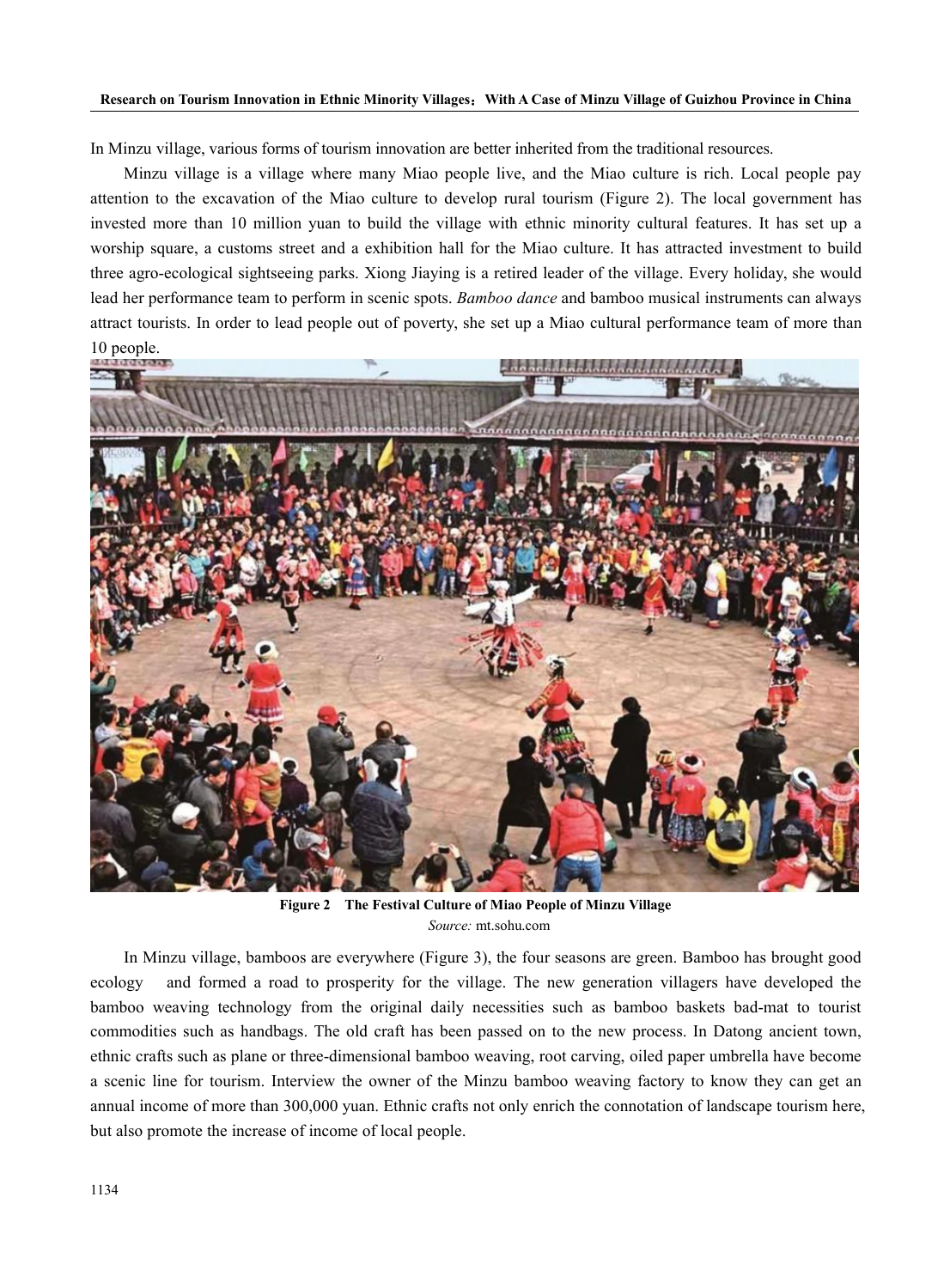Research on Tourism Innovation in Ethnic Minority Villages: With A Case of Minzu Village of Guizhou Province in China



**Figure 3 The Bamboo Forest in Minzu Village ofGuizhou Province, China**

The mysterious Duzhupiao (Figure 4) The performers stand barefoot on a straight bamboo with a diameter of about 20 centimeters and a length of more than 8 meters. At the same time, they hold a small straight bamboo pole with a diameter of about 5 centimeters and a length of about 4 meters as a paddle on the water.) originated from the ancestors of the Miao nationality in the Minzu village along the Chishui River. A villager gave the authors a detailed description of this interesting tradition: "In ancient times, in order to carry out cultural and commercial exchanges with the Han people, the ancestors of the Miao people often used a bamboo as a convenient means of transportation on the Chishui River. In addition, to buy daily necessities, the local people used to go between Chishui County or other villages with standing on a bamboo, which was both time-saving and convenient. Now Duzhupiao has been listed in the provincial intangible cultural heritage protection list of Guizhou province. It also become a unique national traditional artistic performance of China. The performers are very popular with tourists because of their graceful form and coherent movements.



**Figure 4 The Culture of Duzhupiao** *Source:* https://www.sohu.com

**4.2 Variation Perspective: Tourism Innovation Is a Process of Change That Good Community Management and Guidance IsImportant**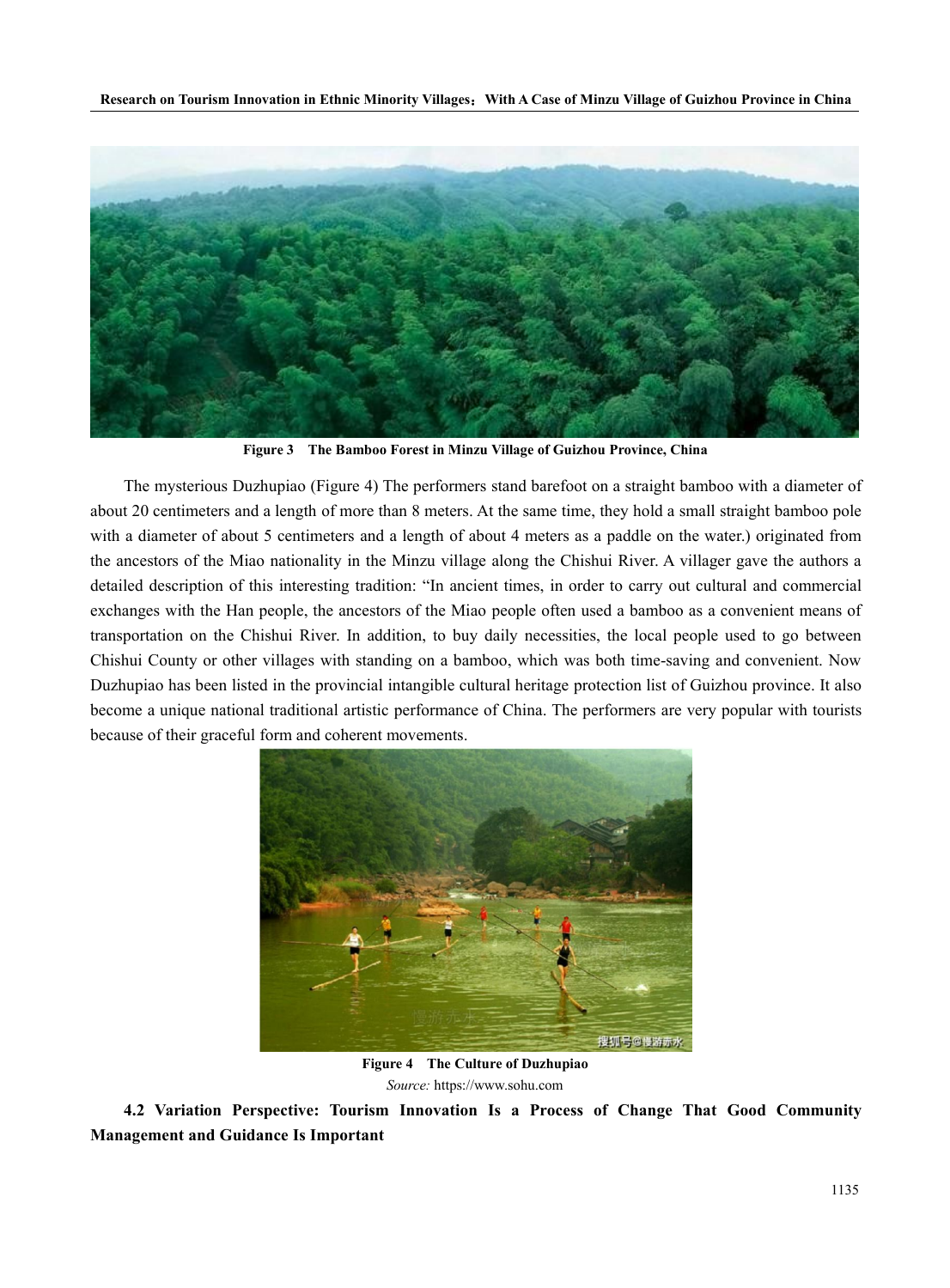There are a variety of variations in nature. It is the existence of variation that ensures the diversity(Cai & Lin, 2008).An innovation initiative will certainly create a new tourism product that does not yet exist(Sin, Nowak, Bogusz, Kowalska, & Janigová, 2020). There has rich cultural life in Minzu village and allkinds of festivals are held every year. The government adopted a variety of forms of publicity, extensive propaganda the importance of ecological construction, improve the villagers ecological protection consciousness, fully arouse the enthusiasm of the villagers to participate in tourism development. Relying on ecological advantages, the village are developing with a combination of development measures by local government taking.

Over the years, through the continuous promotion of bamboo base construction in ethnic villages, bamboo industry has developed into a pillar industry to enrich the people and strengthen the village, and become the main source of income for rural people. At the same time, the development of rural tourism is constantly strengthened, and village leaders actively guide the people to engage in catering, accommodation, handicraft production and sales and other tertiary industry services around tourism, gradually forming a tourism characteristic industry. Unique folk customs, simple folk customs, intoxicating rice wine, pleasant local music, gorgeous ethnic costumes, wonderful folk art, etc. traditional elements and modern cultural creativity, leisure experience lifestyle are combination and constitutes the unique ethnic cultural circle.

# **4.3 Synergy Perspective: Innovation Is a Cooperative Process, and the Active Participation of Local Residents Must Be Attached Importance to**

According to Sinetal, innovation can play a critical role in tourism, but in order to create an innovative product in rural tourism, it is necessary for local parties to act together. This can be difficult and not only requires proper management strategies, it can also lead to higher costs (Sin et al., 2020). In the tourism development of ethnic minority villages of China, as the cultural subject of tourism product development, local people will inevitably become the interest subject of cultural resource capitalization (Fan, 2019). If village residents have been excluded from stakeholders in tourism development, it denies their natural sovereignty, at the same time, as the main part of tourism resources, can't get the interests of the villagers will be never negative attitude and behavior and even the extreme violence against tourism development, resulting in the tourism development is unsustainable(Chai, Z. Y. Chen, 2015). The tourism development of Minzu village relies on the local residents' living skills, customs, values, these elements are rooted in the residents' attitudes, words and deeds, and their property rights are natural from the living individuals. Local people have a high enthusiasm to participate in tourism. There are several common answers in the interview: 1) "Tourism development has brought us benefits and made our life better"; 2) "I would very much like to participate in the development of tourism"; 3) "I hope the tourism development here will be better and better in the future".<br>Local leaders also paid great attention to fully encouraging the initiative of the villagers. "The masses have

the best say, they are the real masters of the village", said a local government leader. In the area there are a large number of tea trees are planted in Wang Yunfeng ecological farm (Figure 5), with supporting rural tourism facilities such as fishing, farmhouse entertainment, home stay and viewing platform. The government leaders encourage the nearby Miao people to actively participate in the management and maintenance of the farm, picking tea (Figure 6) and guide tourists, etc.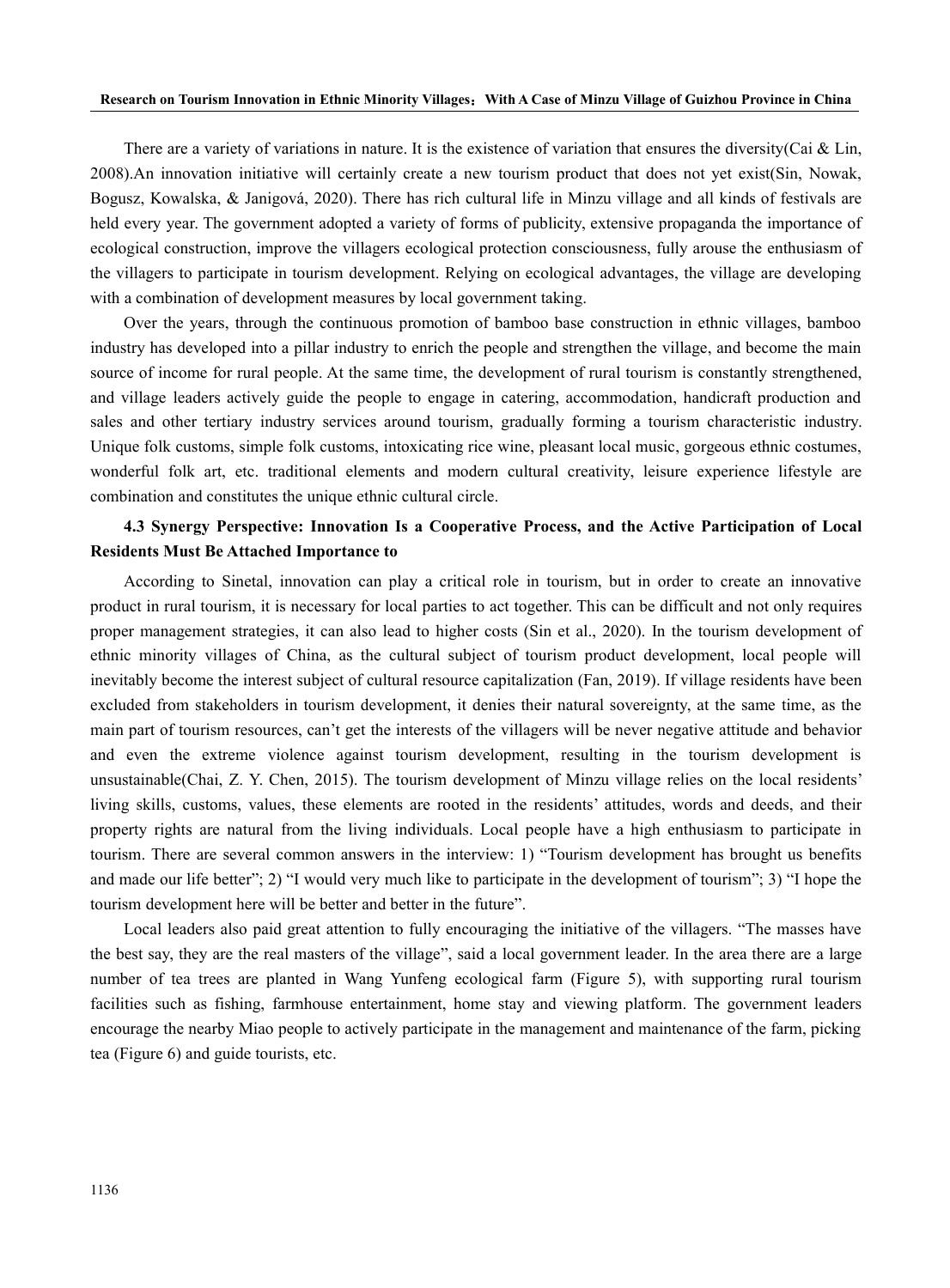

**Figure 5 Tea Making Experience for Tourists ofthe Wangyunfeng Farm**



**Figure 6 The Local People Are Picking Tea [1](#page-8-0)**

In addition, the poverty alleviation strategy of Chishui City Government is "the government leads, the cadres support and the masses is main body in the rural revitalization". It is also very obvious on this point in the poverty alleviation work of local government. Here the poverty alleviation work is given priority, and some projects and funds are inclined to local people.

In addition to the above perspectives, which is similar to biological evolution innature, the authors find that the leadership of core talents and the emphasis on uniqueness are also critical in tourism innovation. Take bamboo weaving industry of the village as an example to illustrate the two points.

# **4.4 The Power of Core Talents in Innovation Should Not Be Underestimated**

Bamboo is planted everywhere in the village. Rich bamboo resources and profound cultural deposits also

<span id="page-8-0"></span><sup>1</sup> Available online at: http://www.cnepaper.com.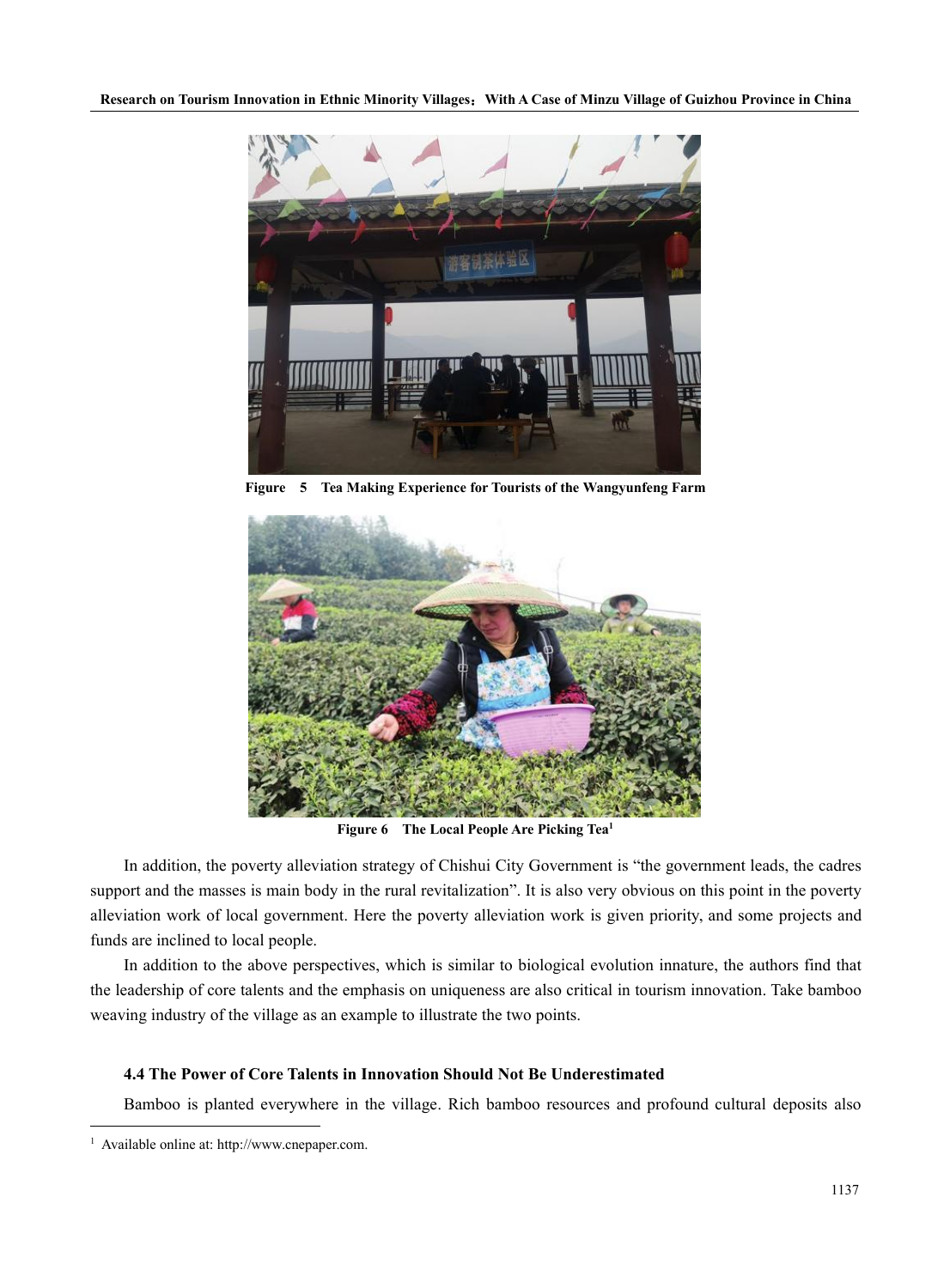create natural advantages for outstanding talents to start businesses and innovate. In May 2012, Yang Changqin, a folk bamboo weaving artist and handicraft artist of Miao people, founded the Minzu Weaving Company taking the responsibility of carrying forward developing national culture. Yang actively made efforts and contributions to the revitalization of handicrafts in ethnic minority areas, the development of traditional handicrafts and the publicity of the ethnic culture of China.

"I have been engaged in bamboo weaving for ten years, and I have grown from an apprentice to the inheritor of the provincial intangible cultural heritage of Guizhou. I have also helped the villagers to get rid of poverty and become rich with my skills. In addition to bamboo handicrafts, there are many other bamboo handicrafts here. I believe that with more and more tourists coming here, our bamboo handicrafts will sell more and more well, and can also drive more villagers to get rich. Considering the development situation of our village, if we want to get better development, we must dig deeply into the local traditional ethnic culture and local characteristic resources", Yang said.

So far, her company owns more than 3000 square meters of factories and exhibition halls, and has invested in more than 10 sales points and experience stores for tourists. It has not only absorbed more practitioners of bamboo weaving, but also brought real benefits to local residents. A villager said, "I possess a large number of bamboo, now the bamboo makes more money than before. In the past, one bamboo could only buy about five yuan. Now a bamboo can sell formore than 20 yuan". In addition to buying bamboo directly, Yang also helps local villagers, especially left-behind women, find jobs. Her company now has more than 100 employees, 80% to 90% of whom are local left-behind women. Depending on the level of proficiency, each employee earns 2,000 to 8,000 yuan per month. "I used to be a stay-at-home and now I've been working here for more than three years", said one woman, "I'm happy with my current situation and I earn more than 3,000 yuan a month". Another woman said: "I mainly do the decoration for the small cups (Figure 7). It takes an hour and a half or two for one cup. I can do several cups a day.I have more freedom in piecework pay and I am satisfied with it". Yang Changqin also did not stop the pace of progress, for improving the design level, she has cooperated with universities to build a research center called JiZhutang. In addition, the investigation known that the products as characteristic commodities not only domestic sales, but also exported to the United States, Portugal and other countries.



**Figure 7 Decoration For Small Cups**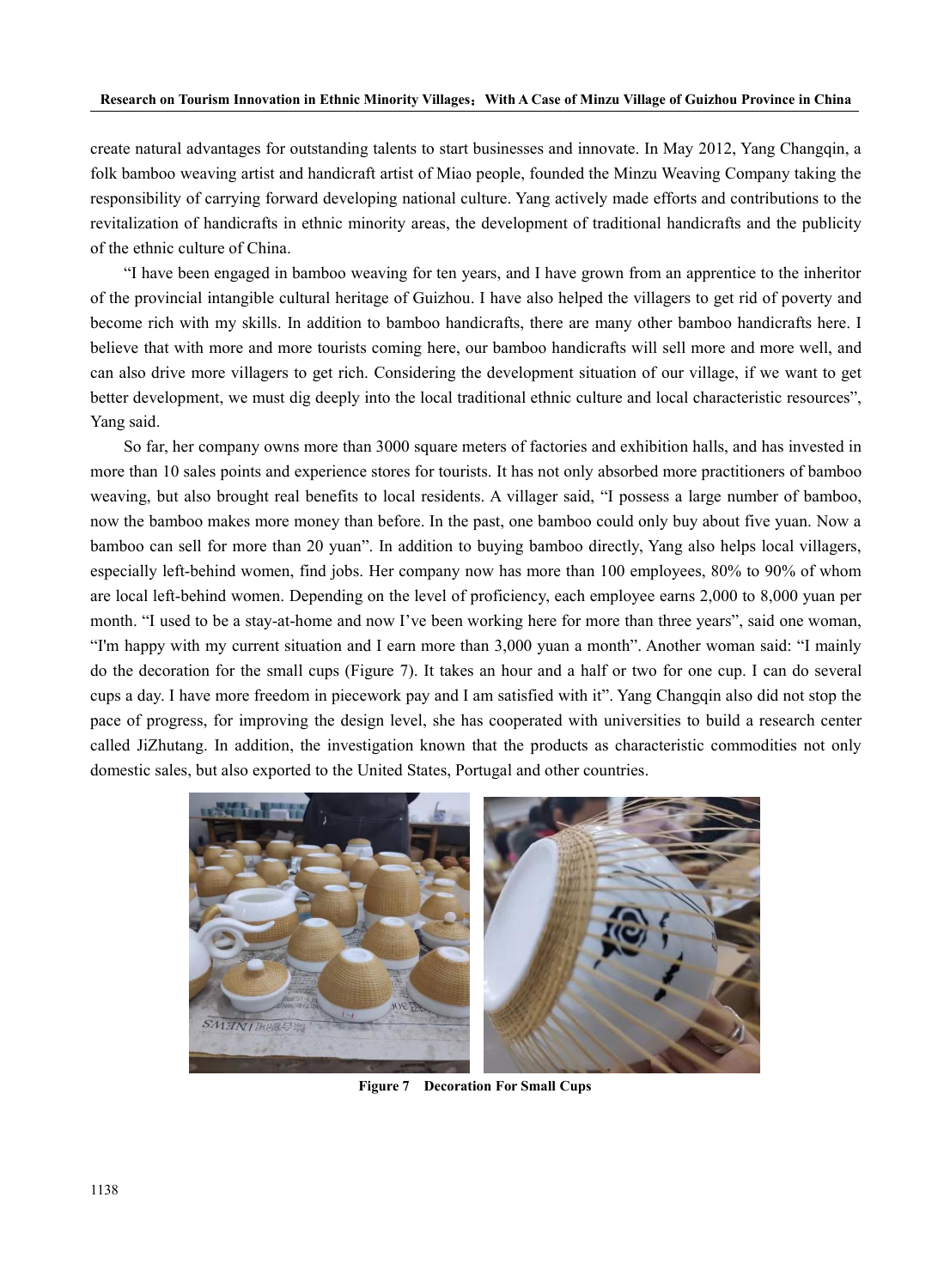## **4.5 Uniqueness Should Be Valued in the Innovative Contents of Tourism Products**

This point can also well reflected in the bamboo weaving tourist goods. With the idea of bringing the traditional craft back to modern life, Yang Changqin innovated on the bamboo weaving technique, replacing the flat bamboo weaving with the three-dimensional bamboo weaving. "Innovation is always the weakness of bamboo weaving development, and traditional handicrafts should also actively respond to market changes", Yang Changqin said. On the basis of inheriting the traditional technologies, bamboo weaving reflect the aesthetic feeling of modern design, color, weaving patterns and other elements. The products are the integration of tradition and fashion, can better adapt to the market. In the past two years, the bamboo weaving products cover bamboo weaving tea sets, coffee sets, wine sets, living utensils, bamboo weaving flat paintings, etc. "In the past, our products were mainly involved the farming life tools. Later, we innovated according to the needs of the market. We made handbags, bracelets, earrings, coffee mugs, etc., combining the traditional and modern characteristics of bamboo products to truly integrate bamboo into our lives. Intangible cultural heritage is not only about inheriting skills, but also about being close to life, innovation is the only ways to better development and protect traditional culture" (Figure 8); "There are a lot of old skills which are really good, but they also have certain limitations. It's old-fashioned in style and poor in practicality. Many young people can't accept it", Yang said.



**Figure 8 Bamboo Weaving Crafts ofCombinating Modern and Traditional Cultures**

The exquisite and profound art of bamboo weaving has become the name card of the intangible cultural heritage of the area. The relative products have also become the most characteristic tourist souvenirs of Minzu village. "It's so beautiful. It's amazing that bamboo can be woven into thin fans", a tourist is impressed by the extraordinary bamboo weaving skills and bought many handicrafts to present to relatives and friends. Another visitor said, "I personally experienced the bamboo weaving skills at the experience center. It was very interesting, but I felt that the craftsmen were not easy. This trip not only let me feel the charm of bamboo weaving c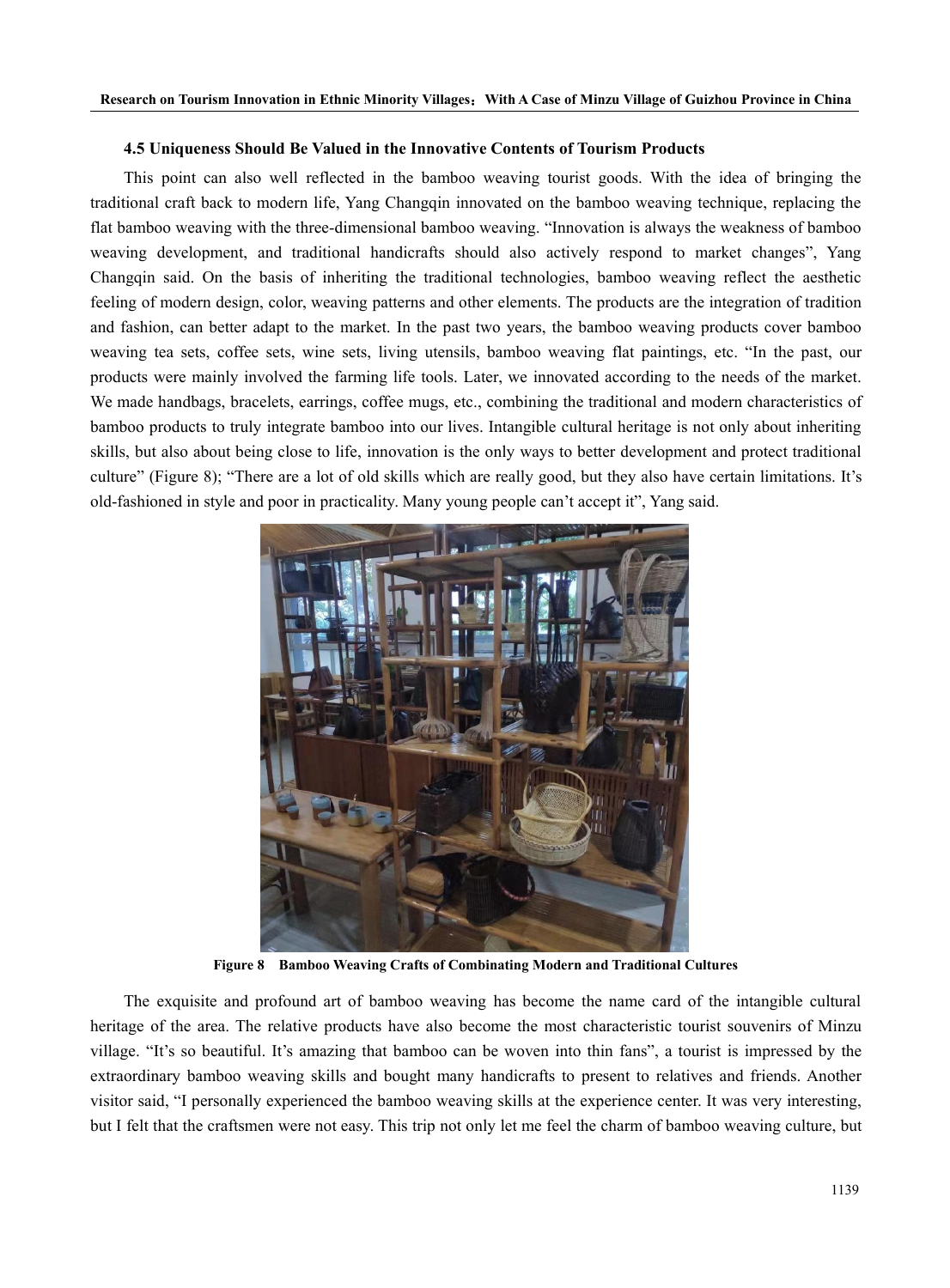also to buy a satisfactory handicraft, it is very worthwhile".

# **5. Conclusion and Implication**

In the ethnic minority areas of China, tourism innovation pay primarily attention to genetic, variation and synergy process. No matter whether rural tourism products are simple or complex, more or less, the focus is whether they can provide and meet the special needs of rural tourists' emotional experience. The unique cultural atmosphere of rural tourism is presented through the display of rural residents' primitive and simple rural production and life style, traditional customs and handicrafts. The development of tourism industry in ethnic minority villages is inseparable from the local residents, who should play an active role in the main body. The deep excavation and integration of the cultural connotation of rural tourism destinations, and through the rich and colorful cultural ways to display, will achieve the long-term sustainable development of rural tourism.

Tourism innovation in particular needs talents. This requires that there must be love agriculture, understand technology, good management of industry planning professionals, which is the inevitable requirement of the development of modern tourism industry. Local talent cultivation and introduction are the important elements to the healthy tourism development of the minority ethnic villages. A virtuous circle of talents, land, capital and industries should be formed in rural areas. Only with this can we retain and attract talents and let more high-quality workers positively participate in tourism industry.

The development of tourism must build a distinctive tourism products and brands. On the one hand, on the basis of various typical regional characteristics of tourism culture, it should accurately position, plan and develop the tourism products with distinctive features. On the other hand, it should highlight the characteristics and cultivate high-quality products for the tourism market. The modern agricultural industry chain and the space of industrial value are further extended. Modern agriculture, industry, and culture are organically combined to enhance the cultural taste of agricultural products and change consumer products into consumer culture, and develop brand agriculture vigorously. Agriculture and leisure tourism industry should also be organically combined, and relative products can be developed, including pastoral complex, experience agriculture, sightseeing agriculture, etc..

## **Reference**

- Booyens I. and Rogerson C. M. (2016). "Unpacking the geography of tourism innovation İn Western Cape Province, South Africa", *Bulletin of Geography*, Vol. 31, No*.* 31.
- Boycheva C. (2017). "Innovation and competitiveness in the context of the bulgarian tourism industry", *Economic Alternatives*, No. 1, pp. 137-148.
- Cai Q. F. and Lin Y. X. (2008). "To study on enterprise technological innovating mechanism of variation based on gene view", *Value Engineering*, No. 12, pp. 48-50.
- Chai L. D. (n.d.). "Study on the impact factors of Macau tourism competitiveness: A sustainable perspective".
- Chen C. Z. and Wang H. (2009)."Dynamic analysis on sustainable ecosystem in China based on ecological footprint model", *Journal of Anhui Agricultural Sciences of China*, Vol. 37, No. 10, pp. 4546-4547, 4549.
- Chen P. D. (2018). "Research on the construction path of beautiful rural construction from the perspective of new urbanization in China", *Rural Economy*, No. 11, pp. 39-40.
- Chen Z. Y. (2015). *Research on Community Participation in Tourism Development in Ethnic Mnority Villages*, Beijing: China Social Sciences Press.
- Fagerberg J. (2003). *Innovation: A Guide to the Literature — The Oxford Handbook of Innovation*, Fagerberg, J., Nelson R. R. (Eds.), Oxford: Oxford University Press.